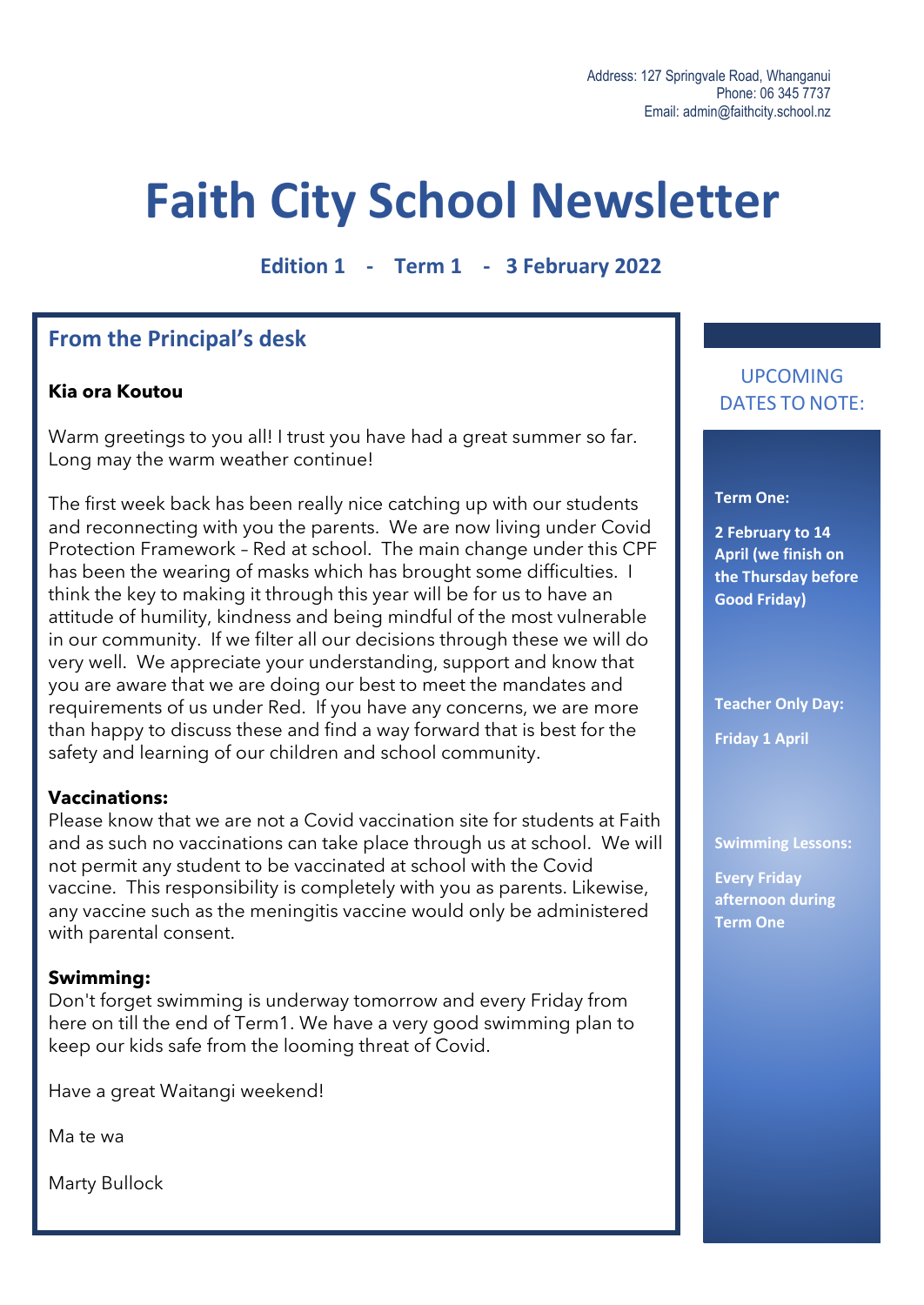## **Carpark & Crossing**

Please only access your cars from the footpaths and do not walk across the car park, including the area in front of the church - please use the crossing and go to your car along the Springvale Road footpath.

## **Swimming**

Students will change into togs at school and wear their PE uniform over the top and will then put their PE uniform back on after drying and return to school to get changed - no students will access the changing rooms at Splash. This is to minimise Covid risks and keep our kids safe.

Please ensure they have all they need to go swimming (togs, towel & goggles).

## **Masks**

Wearing of masks are a requirement for all students at school from Year 4 and above. This mandate has been set by the government and the Ministry of Education. Please help us by encouraging your children to be compliant with this requirement - so far, our kids have been really great with their masks.

Where there is a health issue, meaning wearing a face mask could be detrimental to your child, please contact the principal to discuss and make a plan – eligibility for exemption is now with the school.

**Kick Start Breakfast starts this coming Tuesday 8th Feb – weet-bix, milk, & milo**